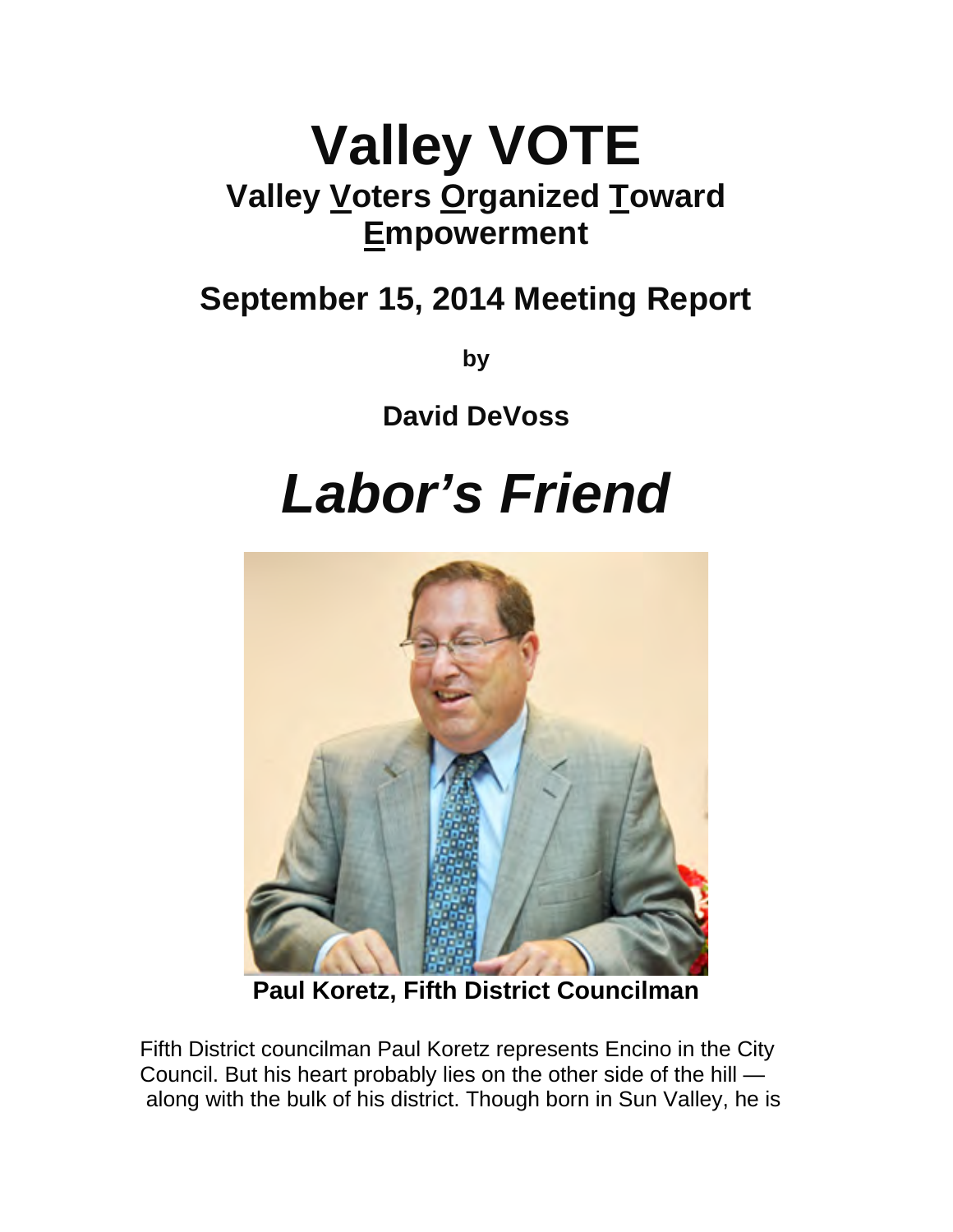proudest of helping start the City of West Hollywood. Serving on the council's budget committee, Koretz has made himself proficient in audits and government efficiency. He hopes to eliminate LA's business tax, but he admits the process will take years since the city must find \$470 million in new revenue to replace the sum it will lose when the business tax disappears.

Koretz is a proud Democrat who often refers to himself as a "friend of labor." He loves serving on the City Council. "It's a pleasure because we don't have a lot of Republicans," he smiles. He's a strong supporter of increasing the minimum wage arguing, quite rightly, that increased compensation will lift thousands of people out of poverty while insisting, somewhat implausibly, that illegal immigrants receiving higher wages will spend the extra money in Los Angeles instead of sending their new disposable income south of the border. Koretz admits that businesses forced to pay higher wages will have to increase the price of their products. Says Koretz: "I'm inclined to think that if the poorest among us — some 25% of the city's population have money to purchase things the economy will improve." Asked what LA plans to do to bring in higher-paying jobs, Koretz replies, "I don't think I have an answer on that." His hope is that better municipal; management will save city jobs.

When the subject turned to the LA 2020 Commission Report, *A Time for Action*, Koretz unexpectedly turned hostile. "I didn't ask for the recommendations and I don't feel compelled top respond to them," he said. "I didn't think it was that brilliant a project to begin with. (The report) talks about problems we know we already have and suggests solutions that are not viable."

The city's most intractable problem may be the one over which it has no control. "The drought is very serious," he says. "The MWD built three years of storage but that's half used up. We have a polluted aquifer in the Valley." Increased recycling of gray water could reduce the amount of water used on residential landscaping. Israel, he says, recycles 90% of its water while Los Angeles manages only a small percent. Crumbling infrastructure in the form of DWP water mains is an equally serious problem. "DWP is on a 300-year replacement cycle when it comes to old pipes. If Los Angeles were to go to a 100 year replacement cycle excavations would block every street and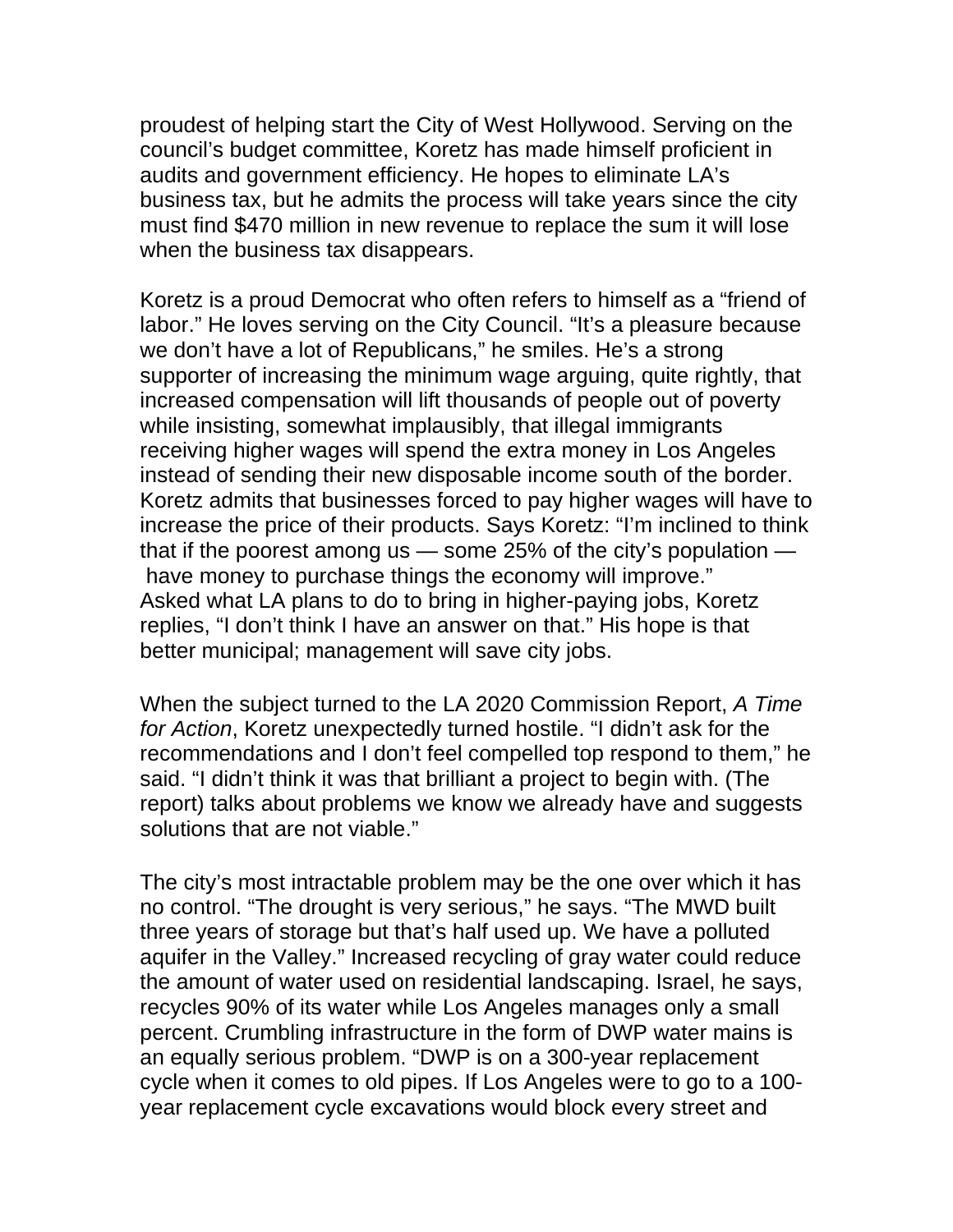bankrupt taxpayers."

# *Old Man River*



**Richard Fisk of Grenada Hills**

When Grenada Hills stalwart Richard Fisk speaks, Valley VOTE listens. Fisk's topic at the September meeting was the LA River and the plan advanced by the Army Corps of Engineers to restore the river's riparian ecosystem.

The LA River is a 51-mile waterway that runs from Canoga Park to the Pacific through a 870-sq. mile watershed that includes the Santa Monica, Verdugo and San Gabriel Mountains. In the 1930s, following a series of floods, the Corps turned the river into a concrete channel. La's population was 1.2 million at that time. Today LA has a population of 4 million and many people would like the waterway returned to its original state at a cost of \$1.1 billion. Half of that sum will come from Washington, but it is far from certain that LA can afford the balance.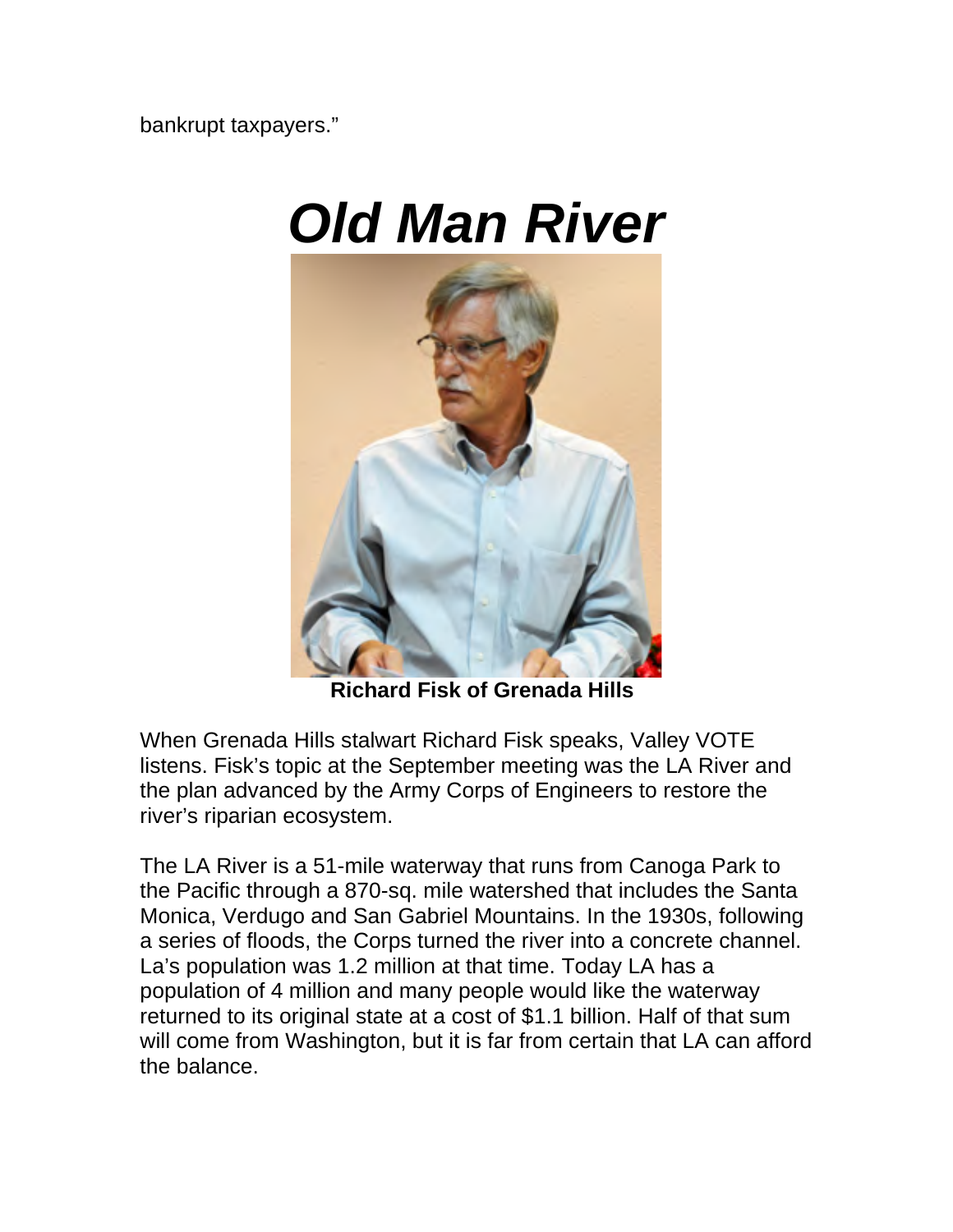The Corps proposes and the city agrees to reconnect the river to major tributaries while maintaining the existing level of flood risk management. The river would be widened and allowed to meander naturally to reshape the adjacent floodplain. A primary goal is to improve recreation amenities. To achieve this a substantial amount of land must be purchased and at least three bridges relocated at a cost of \$20 million. LA has plenty of water to put in the river. At present, 70% of the flow comes from reclamation plants.

Much of the land designated for recreation will be land presently zoned for industrial use. An unknown amount of money will be needed to remove toxic waste from the land. Also removed will be hundreds of blue collar jobs. The Corps says an "irreversible loss of employment opportunities in the downtown industrial area of Los Angeles" will accompany the creation of 125 acres of marshland.

Fisk does not dismiss the proposed improvements to the river but he questions "spending more than \$500 million of city money on something that once was but in reality can never come back. The city should not be doing projects that aren't coordinated and ignore the basic objective of improving the city and its environment for the people of Los Angeles."

#### *Executive Committee Reports*

#### **Bart Reed – Transit**

You probably have heard about the Metro Green Line not providing direct transit to Los Angeles International Airport. It has been a planning faux pas for generations. Now, imagine that Metro is addressing a long needed project and has finally funded and is going to build a direct tunnel connection between the Red Line and the Orange Line in North Hollywood. However there are several major kinks in the plans and construction is about to start, which will probably result in a project that doesn't meet community needs.

Transit Coalition, along with Valley VOTE and the Mid-Town North Hollywood Neighborhood Council are asking Metro to halt the start of construction until the current design of the Orange Line — Red Line Pedestrian Tunnel can be altered to include recommendations that the new portal include two escalators (one going up and one going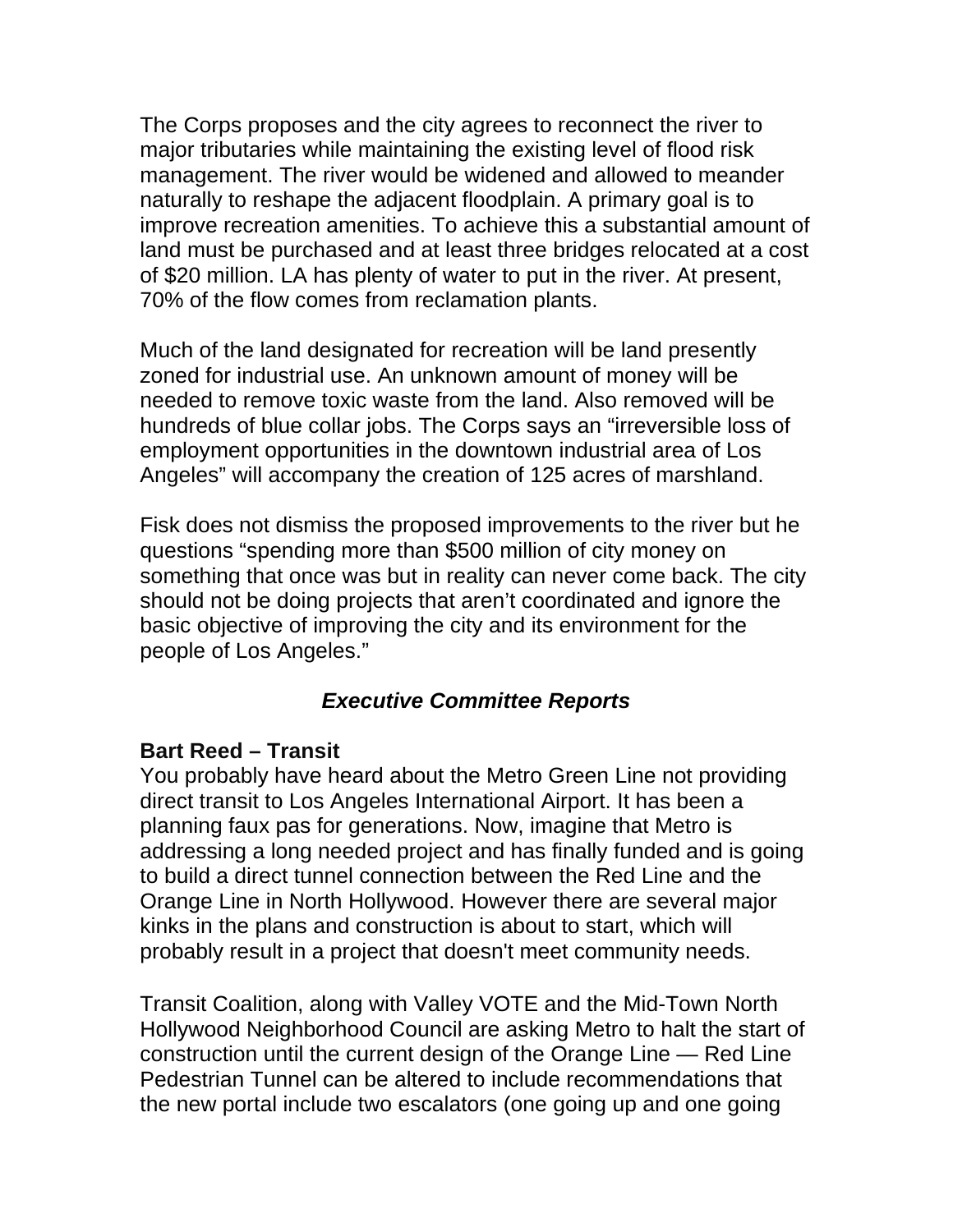down, addressing egress and ingress); and the retention of the current crosswalk on Lankershim Boulevard between the two stations as this crosswalk provides the most direct connection to the stations and more than a dozen curbside bus lines. Retention will accommodate pedestrians, cyclists, ADA commuters, senior citizen in a superior fashion.The designs proposed by Metro show inadequate planning, community outreach and insufficient design to service the community.

In a related matter, residents from the North San Fernando Valley have difficulty connecting to schools, jobs and medical facilities in the Santa Clarita Valley, as there is no bus service connecting the two regions. The lack of connectivity is an important issue that must be addressed immediately in order to provide accessibility to institutions that offer services.

An executive order by former Mayor, Antonio Villaraigosa is costing taxpayers millions of dollars by preventing city departments and agencies from doing construction on major roads during morning and evening rush hours. Denying the Dept. of Water and Power the ability to service electrical and water systems during commute hours costs residents more than \$20 million a year.

#### **Vic Viereck - Taxes**

An Agenda item voted upon in August at a City Council meeting would increase property tax on commercial property in California, and repress business, jobs and income tax revenue even further. In a city known for its anti-business climate, approving increased property tax (through split-roll) on commercial property is a job killer. In its lack of wisdom, City Council members voted 14 - 1 to approve support for the state-wide split roll property tax measure. I thank Council member Mitch Englander for being the one member to oppose the job killer.

Although the property owner writes the check to pay the property tax, it's the tenants who pay the property tax. There are multiple reasons not to increase the cost of doing business. Restricting property tax increases makes California businesses more competitive with out-ofstate and foreign businesses. It also helps make merchandise and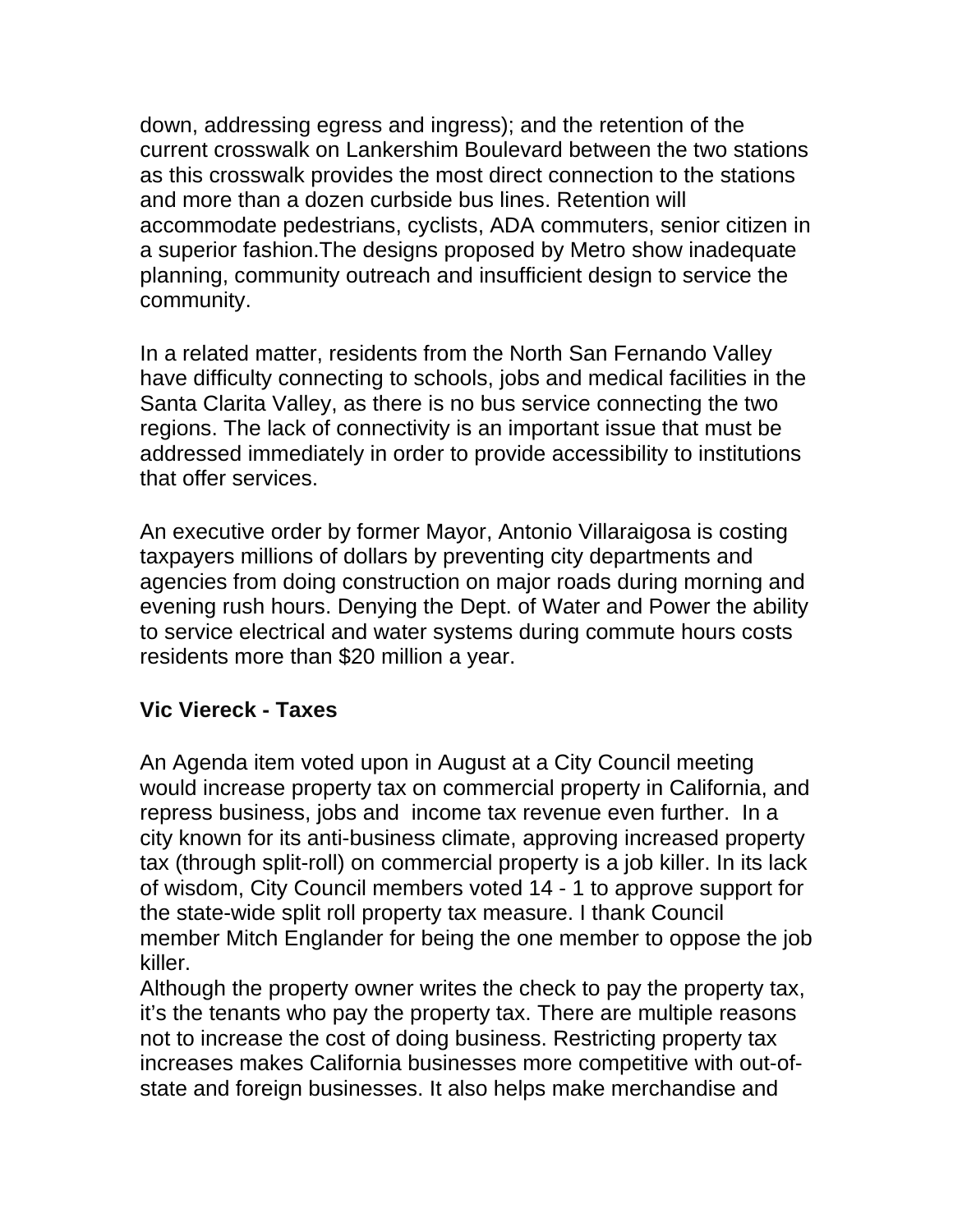services more affordable for consumers. If tax increases, like other costs, cannot be covered through sales revenue, other costs need to be cut. That means eliminating jobs. Eliminating jobs, along with reducing (if possible) other expenses hurts the whole economy. While some businesses would have to close, others will not open. That hurts employment.

That particular split roll item is not the one that has a "loophole" in the revaluing of property upon a change of ownership. The one with the claimed "loophole died in the California Senate. Increased property tax also reduces net taxable income for state (& federal) income tax purposes**,** and reduces property values. It's not just big corporations, but everybody who would suffer the impact of the proposed splitroll. Please protect our economy by rejecting the split-roll.

#### **Denny Schneider – LAX**

Forty years ago, LAX was supposed to open a Green Line train to the airport. But it stopped a couple miles short requiring people to take a connecting bus from the station at Imperial and Aviation. This lapse makes the MTA a joke. When asked if mass transit service would ever arrive at LAX, my wife Nan used to quip, "Of course, and it will look just like a great big blue bus."

A decade ago, voters authorized a \$100 million bond to extend the train to LAX. But though money is being spent no rail connection is in sight. The Crenshaw-LAX MTA line now under construction does not go into LAX. In its place Los Angeles World Airports proposed an innovative concept station, intermodal transport, and check in facility near Lot C adjacent to LAX. This station provides potential for train expansion along Sepulveda or Lincoln into the Westside and would meet the elusive objective. Alas, this plan required a detour of the Crenshaw-LAX line that would cost more money than in current budget. The MTA Board then proposed and approved a new Crenshaw-LAX station at 96<sup>th</sup> and Aviation from which LAWA could build a people mover into the Central Terminal Area.

But will this work out? Timing to connect the two projects is questionable. LAWA says an automated people mover (APM) takes seven to nine years from conceptual planning to operation. The MTA station is scheduled for completion in 2022 when the line goes